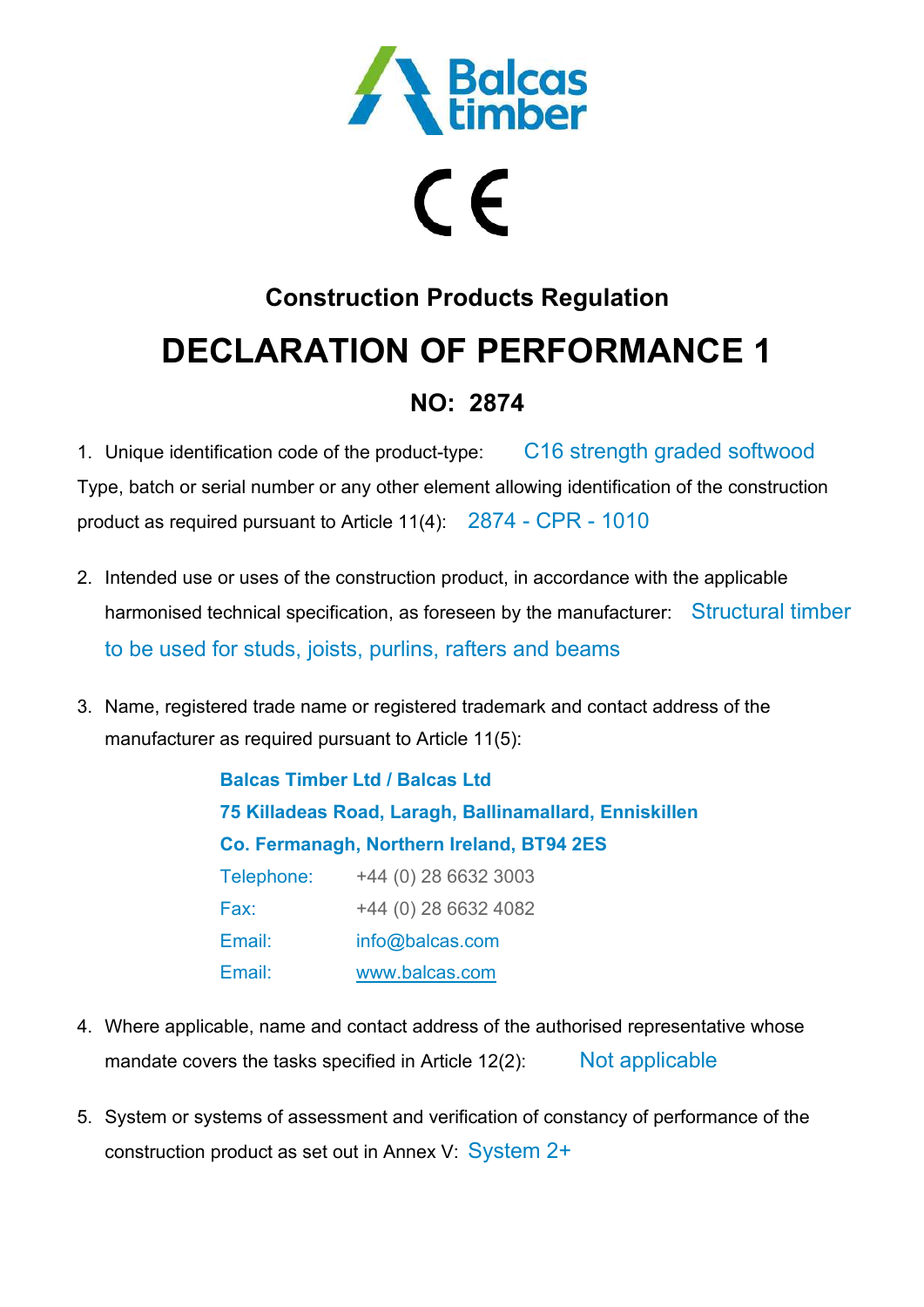

6. (a) In case of the declaration of performance concerning a construction product covered by

EN 14081:2005 + A1:2011 a harmonised standard:

CATG 2874 performed the initial inspection of the manufacturing plant and of factory production control and the continuous surveillance, assessment and evaluation of factory production control under system 2+ and issued the certificate of constancy of performance.

(b) In case of the declaration of performance concerning a construction product for which a Not applicable European Technical Assessment has been issued:

7. Declared performance:

| <b>Essential characteristics</b>  | <b>Performance</b>           | <b>Harmonised technical</b><br>specification |
|-----------------------------------|------------------------------|----------------------------------------------|
| Strength grade of Timber          | C <sub>16</sub>              |                                              |
| <b>Reaction to Fire</b>           | D-s2, d0                     |                                              |
| Release of dangerous substances   | <b>NPD</b>                   |                                              |
| Natural durability (not treated): | <b>Class 4</b>               |                                              |
| <b>When Offered Treated:</b>      |                              |                                              |
| Durability for treated timber     | <b>UC2</b>                   | EN 14081:2005 + A1:2011                      |
| Type of Treatment & Preservative: | <b>Tanalith E / Tanatone</b> |                                              |
| <b>Penetration Class:</b>         | <b>NP 2</b>                  |                                              |
| <b>Retention Values:</b>          | 8.5 kg/m3                    |                                              |
| <b>Target Biological Agents</b>   | <b>Insect</b>                |                                              |

8. Specific technical documentation:

Not applicable

The performance of the product identified in points 1 is in conformity with the declared performance in point 7.

This declaration of performance is issued under the sole responsibility of the manufacturer identified in point 3.

Signed for and on behalf of the manufacturer by:

**Brian Murphy Chief Executive Officer**  Location: Enniskillen, Co. Fermanagh

Date;

31<sup>st</sup> March 2021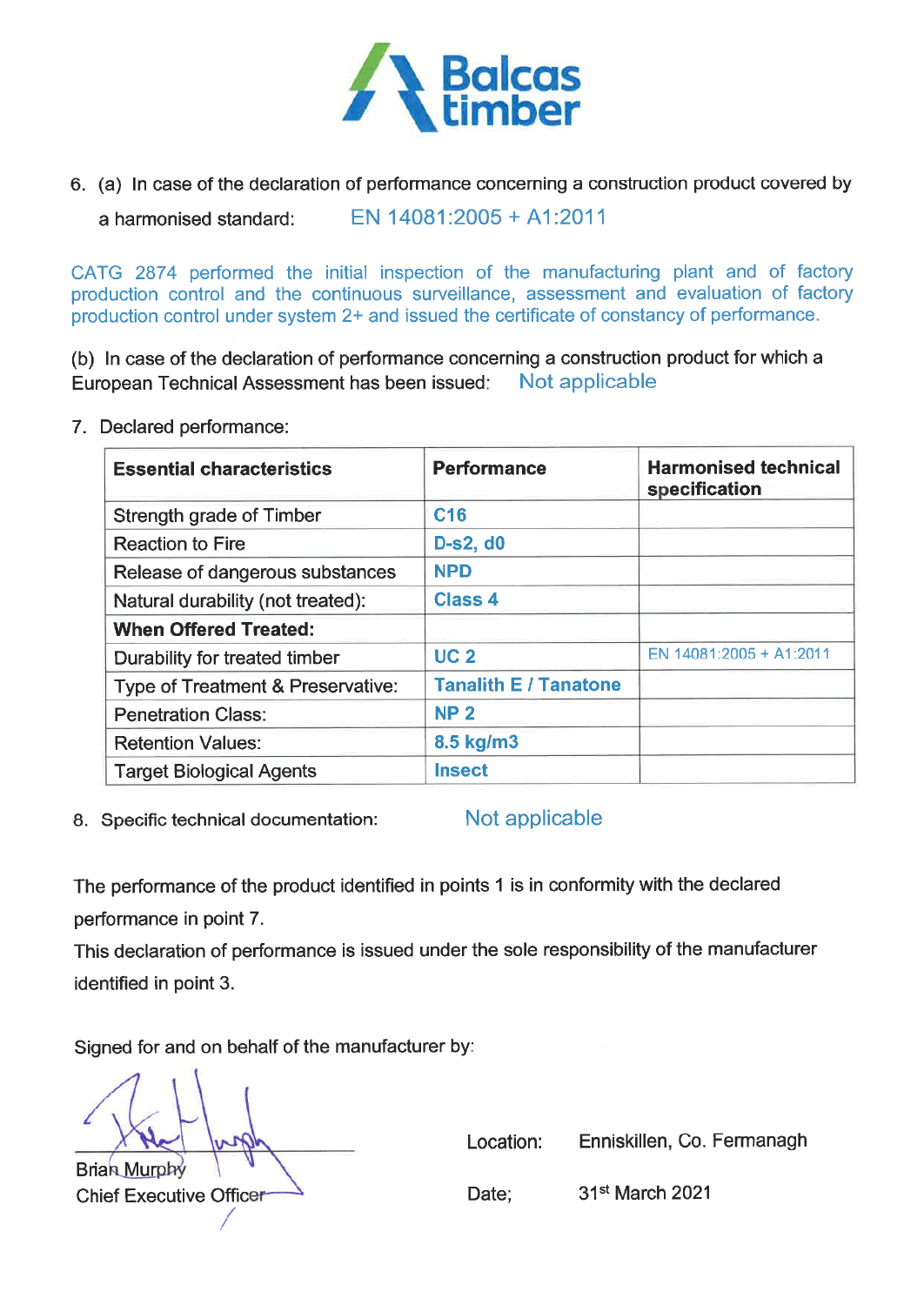

# $\epsilon$

## **Construction Products Regulation DECLARATION OF PERFORMANCE 2**

### **NO: 2874**

1. Unique identification code of the product-type: C16 strength graded softwood Type, batch or serial number or any other element allowing identification of the construction product as required pursuant to Article 11(4): 2874 - CPR - 1010

- 2. Intended use or uses of the construction product, in accordance with the applicable harmonised technical specification, as foreseen by the manufacturer: Structural timber to be used for studs, joists, purlins, rafters and beams
- 3. Name, registered trade name or registered trademark and contact address of the manufacturer as required pursuant to Article 11(5):

**Balcas Timber Ltd / Balcas Ltd 75 Killadeas Road, Laragh, Ballinamallard, Enniskillen Co. Fermanagh, Northern Ireland, BT94 2ES**  Telephone: +44 (0) 28 6632 3003 Fax: +44 (0) 28 6632 4082 Email: info@balcas.com Email: www.balcas.com

- 4. Where applicable, name and contact address of the authorised representative whose mandate covers the tasks specified in Article 12(2): Not applicable
- 5. System or systems of assessment and verification of constancy of performance of the construction product as set out in Annex V: System 2+